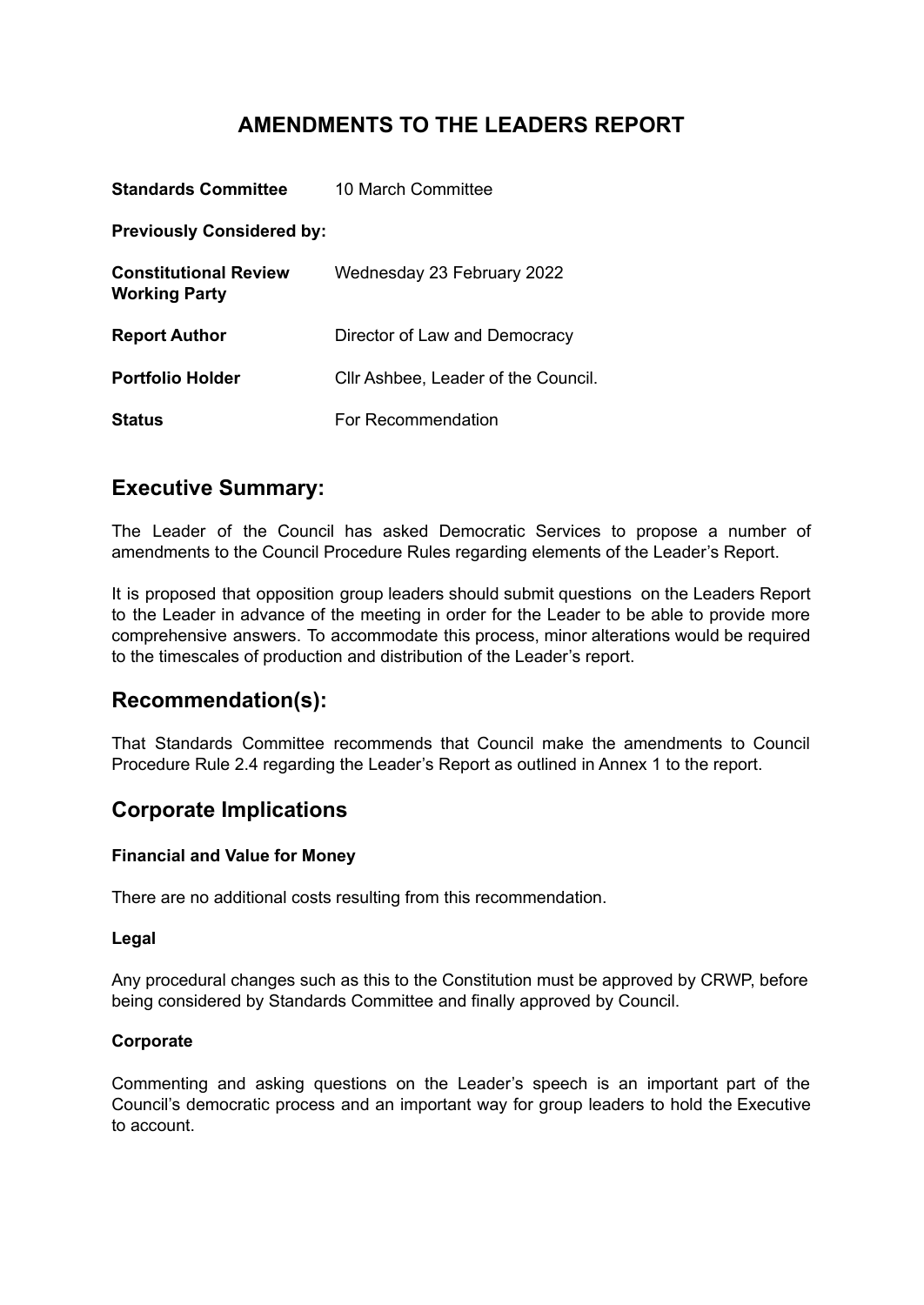### **Equality Act 2010 & Public Sector Equality Duty**

Members are reminded of the requirement, under the Public Sector Equality Duty (section 149 of the Equality Act 2010) to have due regard to the aims of the Duty at the time the decision is taken. The aims of the Duty are: (i) eliminate unlawful discrimination, harassment, victimisation and other conduct prohibited by the Act, (ii) advance equality of opportunity between people who share a protected characteristic and people who do not share it, and (iii) foster good relations between people who share a protected characteristic and people who do not share it.

Protected characteristics: age, sex, disability, race, sexual orientation, gender reassignment, religion or belief and pregnancy & maternity. Only aim (i) of the Duty applies to Marriage & civil partnership.

This report relates to the following aim of the equality duty: -

- To eliminate unlawful discrimination, harassment, victimisation and other conduct prohibited by the Act.
- To advance equality of opportunity between people who share a protected characteristic and people who do not share it
- To foster good relations between people who share a protected characteristic and people who do not share it.

There are no equality implications in respect of this report.

## **CORPORATE PRIORITIES**

This report relates to the following corporate priorities: -

● Communities

### **1.0 Introduction and Background**

- 1.1 The Leader of the Council has asked Democratic Services to propose a number of amendments to the Council Procedure Rules regarding elements of the Leaders Report.
- 1.2 It is proposed that opposition group leaders should submit questions on the Leaders Report to the Leader in advance of the meeting in order for the Leader to be able to provide more comprehensive answers at meetings of Council.
- 1.3 To accommodate this process, minor alterations to the timescales of the production and distribution of the Leader's report would be necessary to manage the process and make it fair.

### **2.0 Proposed changes to the Constitution.**

- 2.1 In order to accommodate the request from the Leader it is proposed to make the following changes to the Leader's report process:
	- 1. The Leader of the Council will make available in writing the content of their oral report to opposition group leaders no later than one week prior to the meeting.